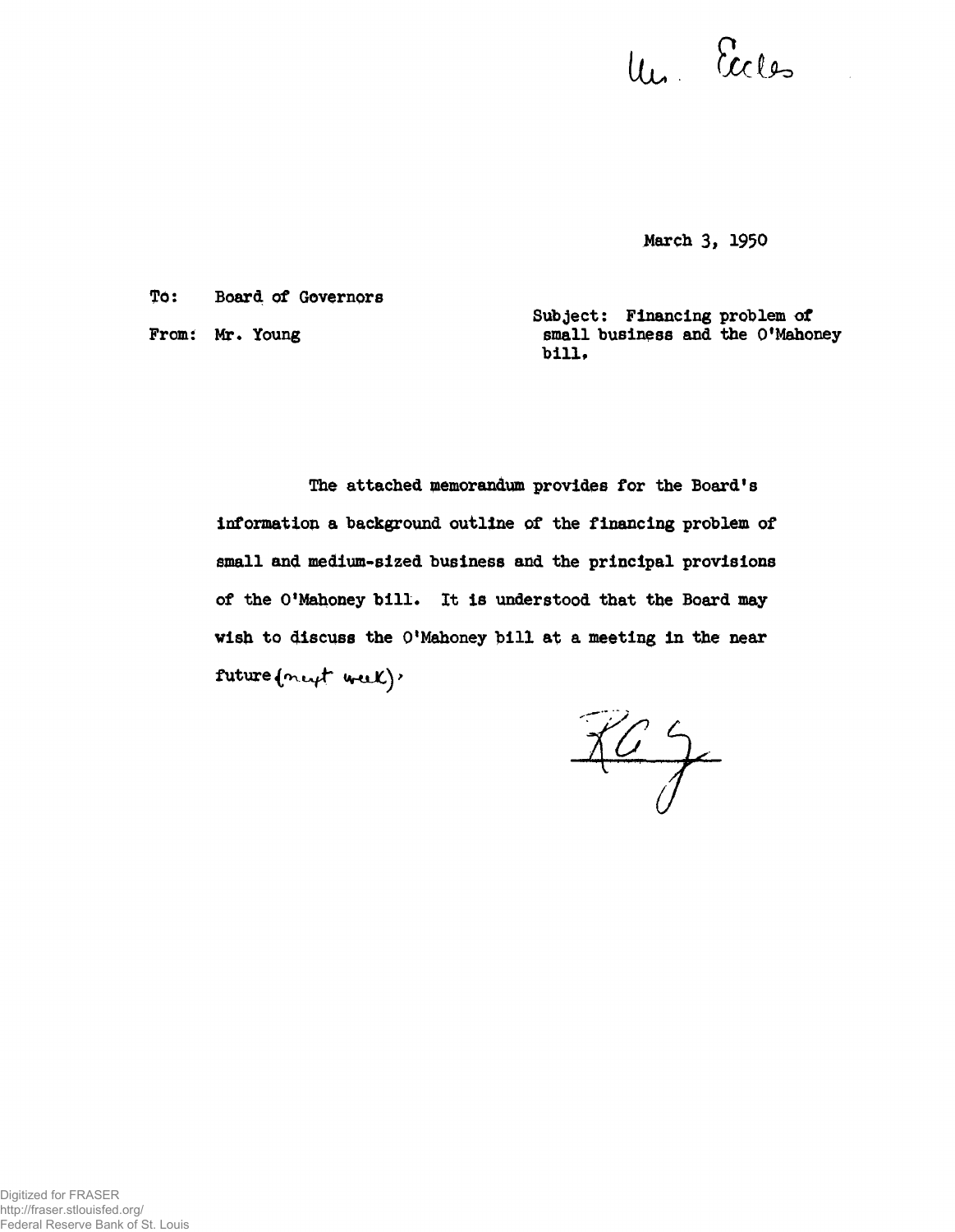## **FINANCING SMALL AND MEDIUM-SIZED BUSINESS**

- **I. The Problem of Small Business Financing**
	- **A. Evidence of Financial Need\* Quantitative data are not available to show the character and magnitude of small and medium-sized business financial requirements\* There is, however, a cumulative mass of circumstantial evidence, including the reports of Professors Viner and Hardy, the Temporary National Economic Committee and other Congressional Committees, and the Committee for Economic Development, which points to the existence of unsolved financing problems in the small business area. More specifically, the evidence suggests that small and mediums-sized business concerns encounter great difficulty in obtaining long term credit and equity capital needed for launching new projects, expanding productive facilities, and broadening the market for their products and services, and that very small concerns often have difficulty in financing their short-term working capital requirements.**
	- **B. Origins of the Problem. The problem of small and medium\*sized business financing is not new, but it has been intensified in recent years by:**
		- **1. Federal income and inheritance taxes. The present level of Federal personal and corporate income taxes reduces the amount of business earnings available for reinvestment and serves as a deterrent to individuals who might otherwise invest a portion of their savings in small business concerns. Present estate and inheritance taxes tend to force the liquidation or sale of closely^held small and medium-sized enterprises to meet substantial lump sum tax payments. A thorough approach to the problem of facilitating small business financing should provide for review and revision of the tax structure as well as broadening of loan and equity financing opportunities.**
		- **2. High cost of small business financing. Even if there were a broad investment market for the debt and equity securities of small business concerns, which there is not, the high cost of preparing and publicly marketing such issues would seldom, if** ever, justify this type of financing. Similarly, in the case **of loans to small business, the cost of investigating credit applications, and of servicing small loans are so high in relation to the income received as to discourage large institutional investors from this type of lending. Some of the life insurance companies, such as Metropolitan, as well as some of the larger banks, are now experimenting with programs to reach** the area of potential credit need.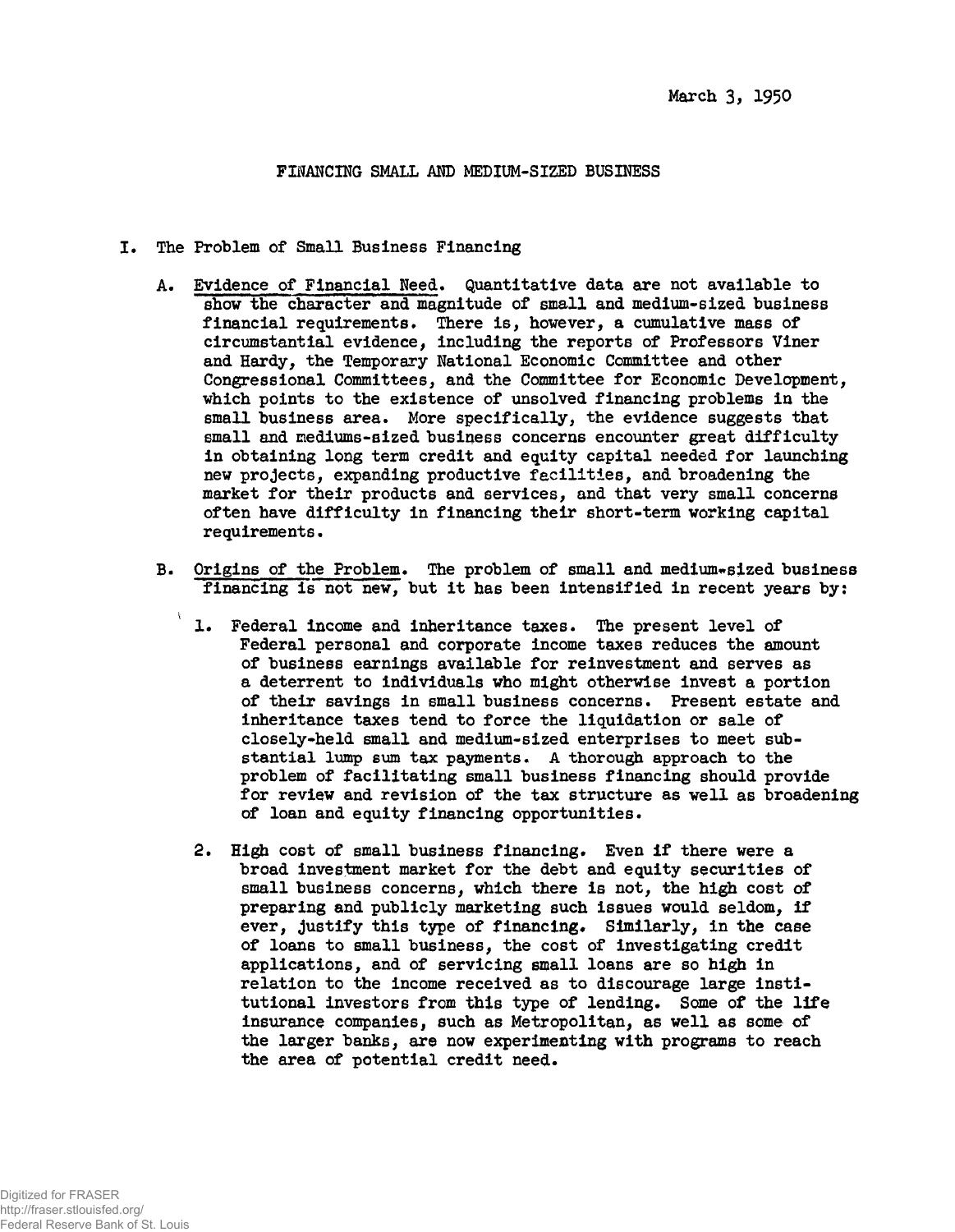- 3. Changes in investment preferences of individuals. There have been indications in recent years of a trend away from investment in equity securities to life insurance, Government security and other liquid assets holdings on the part of individuals. Such a trend complicates the problem of small business financing, since life insurance companies do not purchase or hold equity shares in any substantial amount and are not prepared, because of the cost aspect, to lend directly to small business on any extended scale.
- II. Types of Small Business Financial Assistance Now Under Consideration
	- A. Insured bank loans. Short and intermediate term loans of small amount which would be granted on fairly liberal terms and conditions by local banks and insured by some private or quasi-public institution. Such an insured loan program would provide for small business needs in cases where (l) local banks consider themselves "loaned up" on certain types of industrial and commercial credit (2) borrowers are good character risks but have inadequate collateral or lack proven earnings records.
	- B. Larger loans, requiring participation of other banks. Many small banks are unable to provide their customers with credit in amounts or with maturities suitable for their needs. In such cases provision should be made for participation of other banks in the loan, with the originating bank handling the credit investigation and servicing the loan.
	- C. Purchases of debentures and equity shares. In a number of instances small and medium-sized business require long term financing with repayment and interest dependent on earnings, or equity capital. Commercial banks are not in a position to advance long term credits or to make equity capital investments, but by reason of their close association with business concerns in their community, are well qualified to conduct credit investigations and to service investments, provided that funds can be obtained from some outside source.
- III. Institutional Framework Required for Small Business Financing
	- A. Role of the commercial bank. Most small and medium-sized business concerns maintain close and continuous contact, both as depositors and as borrowers, with commercial banks in their own or neighboring communities. As a result of this close association, the local banker relies as much upon his own knowledge of his customers' character and business abilities as upon the analysis of financial statements and earnings prospects in appraising the applicant's credit-worthiness. With the banker and borrower located in the same community, servicing and supervision of loans is a relatively simple matter. Moreover, the local banker has long been accustomed to appraising the prospects of sound local business concerns which require additional long-term credit or equity capital. These contribute investment opportunities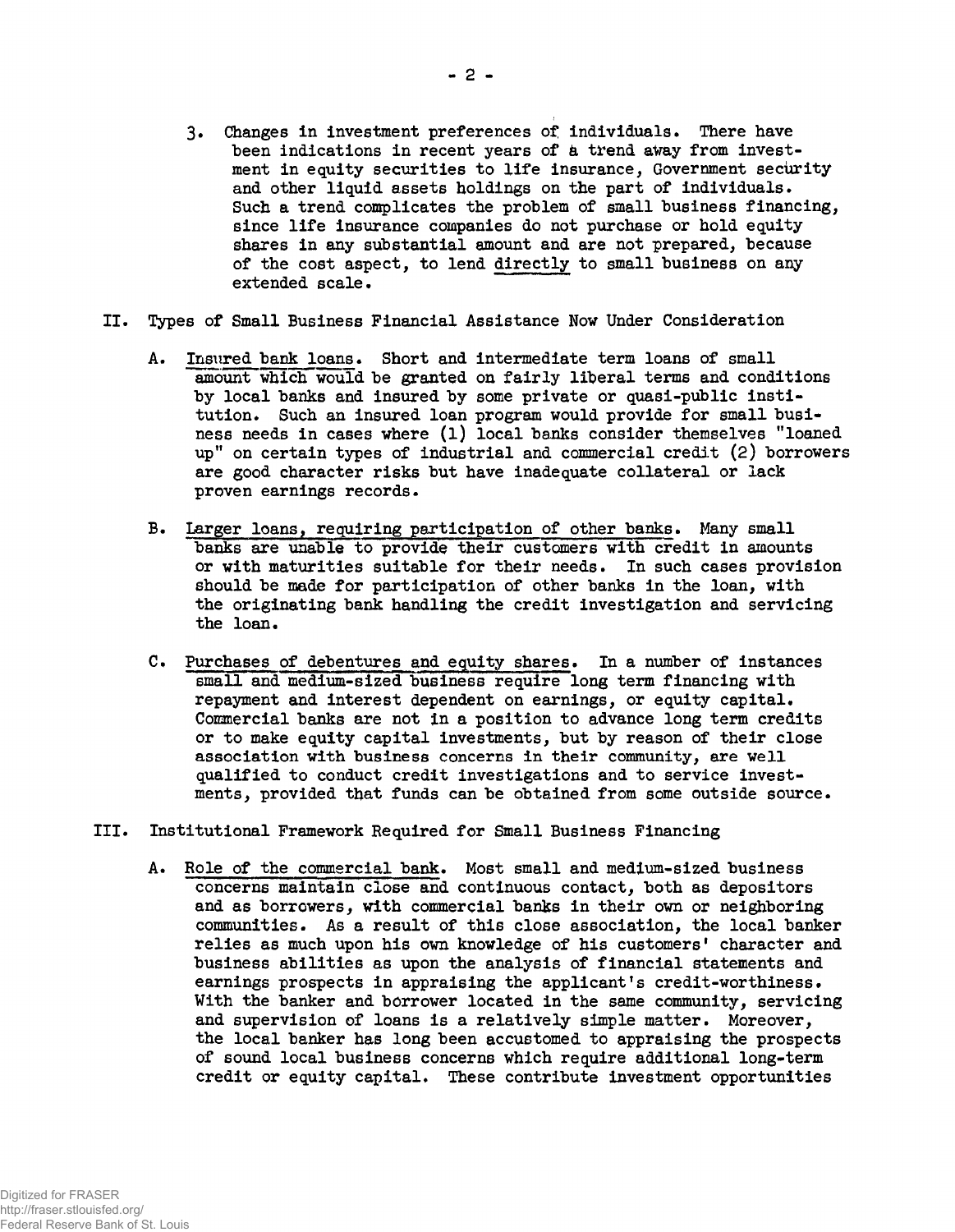**which the local bank cannot take advantage of, but can evaluate on the basis of its detailed knowledge of local conditions, the business, and its management. Such low cost credit administration and financial analysis cannot be duplicated by any organization whose regional coverage is less thorough than that of the commercial banking system. Any proposed new facilities or institution for facilitating small and medium-sized business financing should provide for maximum utilization of commercial bank experience and facilities, and for the greatest possible participation by commercial banks in the extension of credit.**

- **B. Meed for new institution\* In order that small and medium-sized business may obtain the long term borrowed and equity capital which it needs and which commercial banks are unable, and individual** investors unwilling, to provide, some intermediary institution should **be created especially for this purpose.**
- **C. Criteria for new institution**
	- **1. Ultimately, such institutions should be privately owned and managed, but in order to encourage their formation and provide initial capital, some public or quasi-public organization may have to assume responsibility at the beginning.**
	- **2. Their lending and investment activities should be conducted in close cooperation with commercial banks and provide for actual participation by commercial banks wherever possible.**
	- **3« In order to meet their current operating expenses, establish appropriate reserves and provide their stockholders with a reasonable return, such institutions would probably have to conduct certain loan insurance and lending operations in addition to investment functions.**
	- **k. The number of such institutions, or branches of one institution, should be large enough to provide adequate geographic coverage and some measure of competition among themselves, and the amount of their initial capital should be adequate to permit effective operation.**
- **IV. Outline of O<sup>f</sup>Mahoney Bill (S.2975), Providing for the Establishment of Corporations to Facilitate the Financing of Small and Medium-Sized Business Concerns.**

**/NOTE.—The following outline is restricted to points of major importance and covers (A) form and organization of the proposed corporations, (B) sources of their capital, (C) insurance, lending and investment authority, (D) tax status of proposed corporations, and (E) miscellaneous matters. In addition to stating**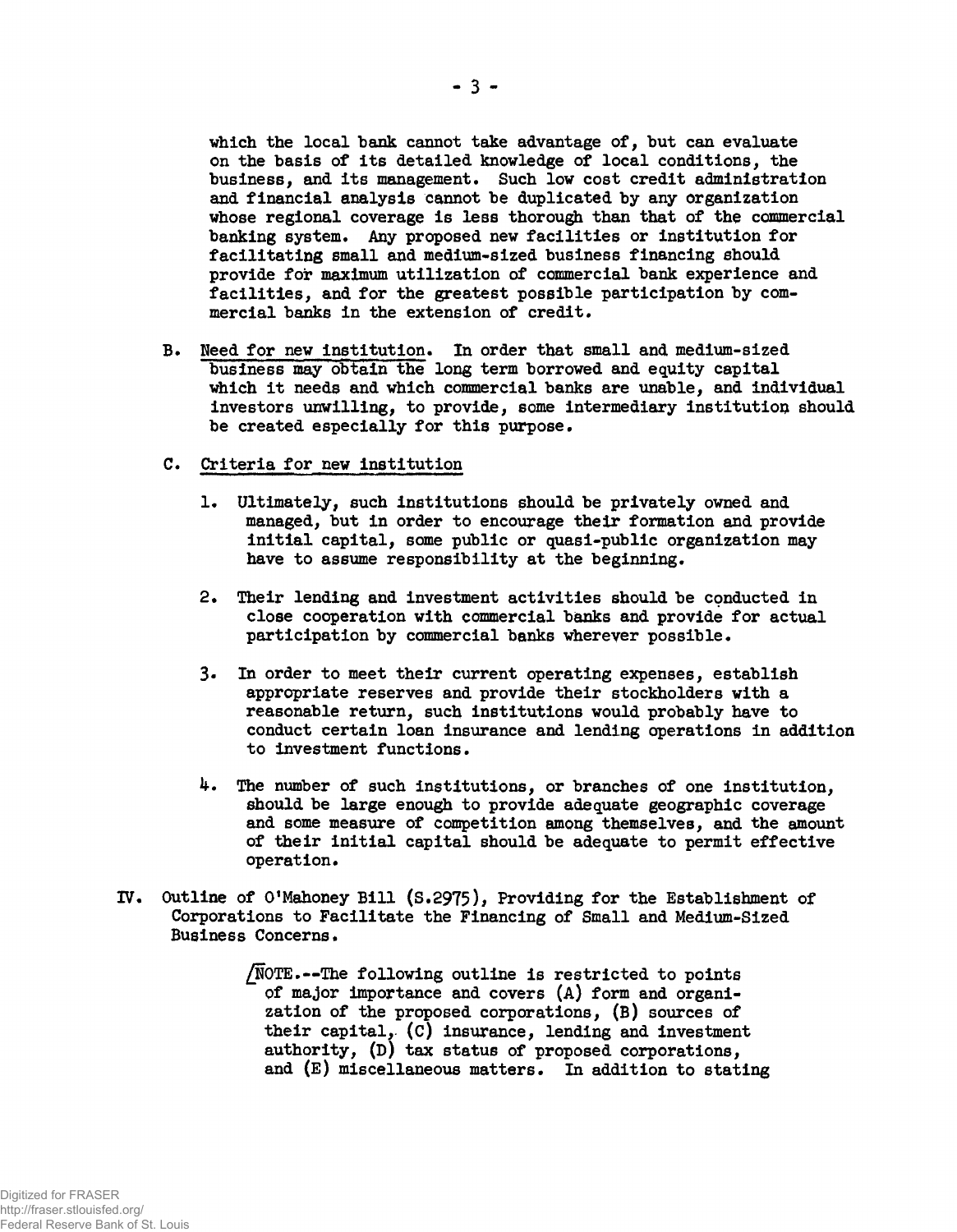provisions of the present bill, the outline includes alternative provisions contemplated by its drafters, as well as comments on other provisions which are still being studied with a view to possible modification. $7$ 

- A. Form and organization of proposed corporations.
	- 1. Number, and procedure for organizaing, corporations.
		- a. Present provisions bill provides for a maximum of 36 corporations, equal to the number of Federal Reserve banks and branches. Five or more individual subscribers to shares could enter into articles of association and request a charter which would be issued by the Board of Governors of the Federal Reserve System with advice of the Secretary of Commerce.
		- b. Contemplated provisions a limited number of corporations (between 12 and 36) would be specified by statute. Rather than permit any group of 5 individuals to apply for a charter, the revised bill would provide that Federal Reserve banks take the initiative in establishing such corporations.
	- 2. Succession and corporate powers such corporations would have succession for 30 years, unless sooner terminated by action of stockholders, Congress, or in violation of law. They would enjoy the usual corporate powers and would report annually to the Board of Governors.
	- 3» Directors
		- a. Present provision each corporation would have 9 directors, 3 to be appointed from the public by the Federal Reserve bank in whose district the Corporation's head office is located, and 6 to be elected by stockholders.
		- b. Contemplated provision each corporation would have 9 directors, all of whom would be elected by the stockholders, (in the event that a Federal Reserve bank were to provide the major part of the initial capital of a corporation, most, if not all, of the directors would be elected by the Federal Reserve bank, but as stock was acquired by private individuals and institutions, control would pass from Federal Reserve to private hands).
- B. Sources of capital of proposed corporations
	- 1. Equity capital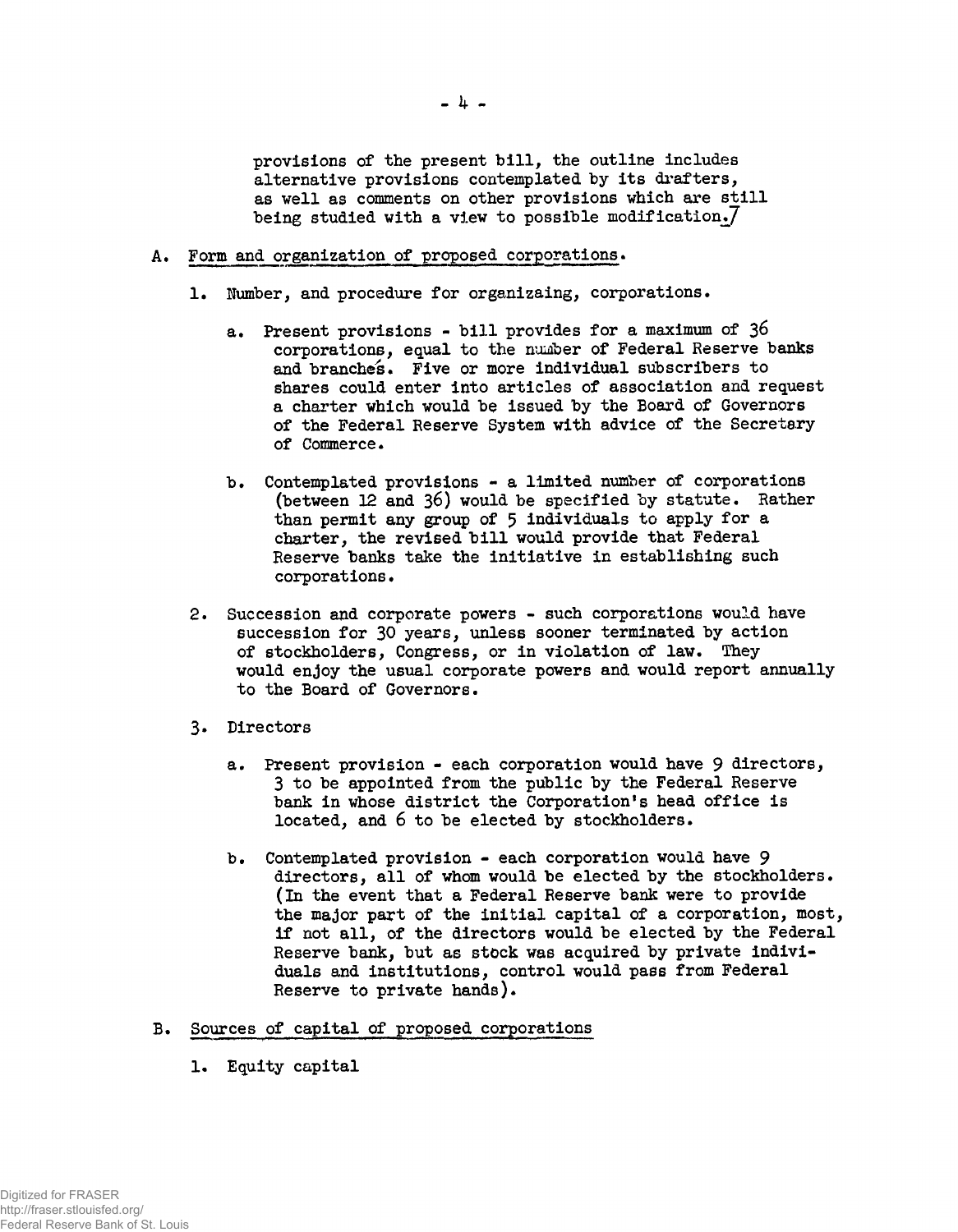- **a. Present provisions bill provides that shares of these corporations would be eligible for purchase by: member banks, up to 1 per cent of their capital and surplus; Federal Reserve banks, up to 1 per cent of capital and surplus of member banks within their respective districts; nonmember banks, other financial institutions, corporations and individuals subject to approval of Board, the amount held by any one stockholder not to exceed 10 per cent of** a corporation's outstanding shares. Minimum paid-in **capital and surplus of each corporation to be one million dollars.**
- **b. Comment it is not yet certain what modification of the equity capital provisions will be made in the revised bill. Both the minimum paid-in capital requirement and the maximum permissive subscription by Federal Reserve banks are probably too small to permit effective operation. One per cent of member bank capital accounts amount to little more than 90 million dollars. In the Philadelphia District, a capital of 1 million would not enable one of these proposed corporations to take over present Federal Reserve bank 13b loans and commitments. In order to cover just its normal operating expenses during the first years of operation a corporation would have to have more than 1 million dollars invested. A revised bill may establish a higher percentage of member bank paid-in capital and surplus and/or provide that some portion of current Reserve Bank earnings be invested in these corporations; with initiative for organization of these corporations transferred from individuals to Reserve Banks, minimum capital requirements** could be established by Board regulation.
- **2. Debt capital each corporation would, subject to conditions and limitations prescribed by the Board, be authorized to issue bonds, debentures and promissory notes not to exceed the** amount of its paid-in capital and surplus. Member banks would **be permitted to purchase and hold such bonds, debentures or notes in amounts not to exceed 10 per cent of their capital and surplus.**

## **C. Insurance, lending and investipent authority**

- **1. Insurance**
	- **a. Present provisions corporations authorised to insure banks against loss on small business loans or obligations, such insurance not to exceed 10 per cent of total loans or obligations of an insured bank, or 95 per cent of aggregate loans to, or obligations of, any one business concern. Such insurance is further restricted to;**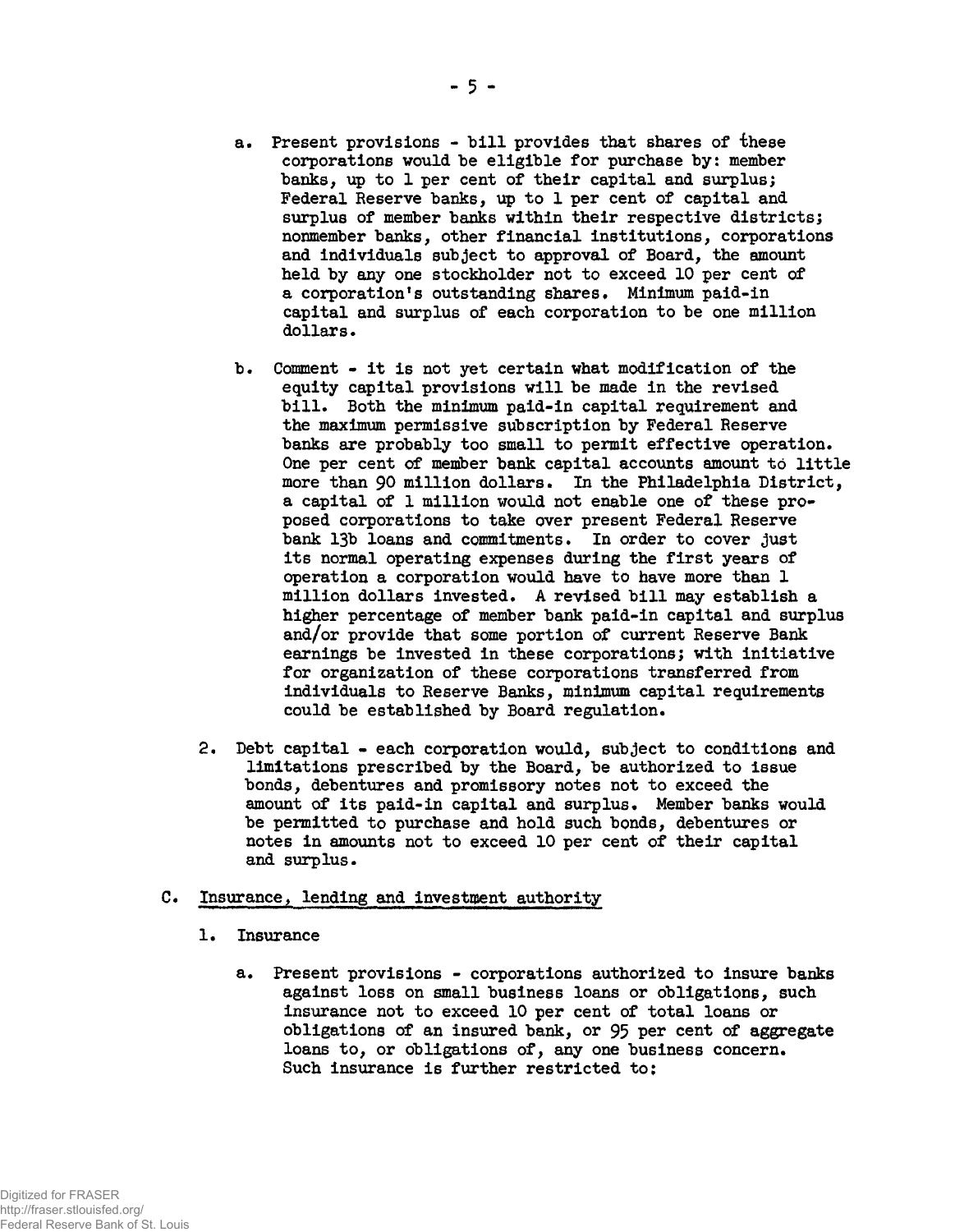- (1) Not more than \$10,000 of loans or obligations of any one enterprise,
- (2) Loans with a maturity of  $5$  years or less.

No audits or appraisals would be required on insured loans or obligations but banks would certify as to borrower's good personal and business reputation notwithstanding a lack of commercial assets, collateral or security.

- b. Comment it is not clear whether the 10 per cent limitation applies to outstanding loans or to total loans made from the inception of the program, whether or not they were still outstanding. The former would seem to be preferable with some arrangement being made for greater insurance coverage at the beginning. It would be desirable, if it is possible to do so, to work out some safeguard so that small businesses that are getting adequate private financing now would not be forced to pay an insurance fee, and presumably a higher over-all cost for money, under the new program.
- 2. Lending
	- a. Present provision corporations authorized to make loans to or purchase obligations of small business, with or without security and with maximum maturity of 12 years, provided that applications for financial assistance of this kind be initiated through member banks or other banks or financial institutions cooperating with the corporation.
	- b. Comment to insure the cooperation of banks and other existing private financial institutions with the program, it might be desirable to restrict the new corporations to the making of direct loans that cannot be obtained at reasonable cost from existing private financial institutions rather than authorizing, as the bill does, that applications be "initiated through" existing private financing institutions.
- 3« Investment
	- a. Present provisions -' corporations may purchase common or preferred stocks or income bonds of small business concerns, provided the total of such investment does not exceed 20 per cent of the combined capital, surplus and outstanding indebtedness of these corporations. May also invest up to 5 per cent of capital and surplus in the capital shares of local industrial development corporations.